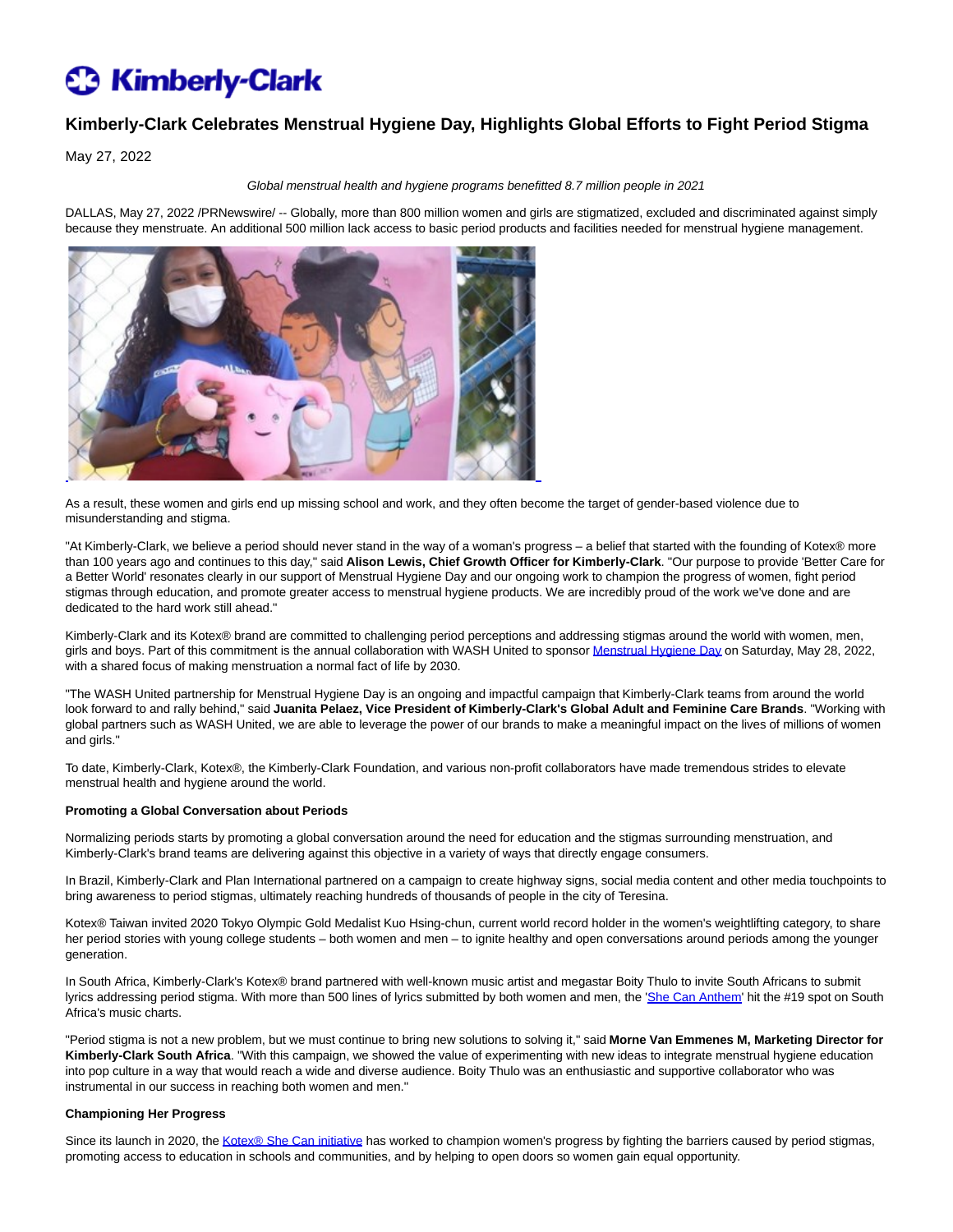This year, the She Can initiative is launching a new partnership with [Girl Up i](https://c212.net/c/link/?t=0&l=en&o=3547441-1&h=3571262961&u=https%3A%2F%2Fgirlup.org%2F&a=Girl+Up)n Chile and Argentina. This partnership supports Girl Up's work as a global leadership development initiative that positions girls to serve as leaders in the movement for gender equality.

"At Girl Up, our mission is to advance girls' skills, rights, and opportunities to be leaders," said **Melissa Kilby, Executive Director of Girl Up**. "Around the world, access to menstrual hygiene and products is a barrier for girls to attend school and become leaders. We're excited to partner with Kotex® and the Kimberly-Clark Foundation to help remove those barriers and help more girls achieve their full potential."

Together, Girl Up and the Kimberly-Clark Foundation will provide leadership training and tools for participants to become gender equality advocates and activists for education around period poverty and period stigma. Through the partnership with Girl Up, Kimberly-Clark expects to positively impact more than 80,000 lives over the next three years.

"Unlocking doors for women requires all of us to share our voices and advocate for the women and girls in our lives," said **Jenny Lewis, Vice President of the Kimberly-Clark Foundation**. "Our work is critical to creating a more equitable world for women and girls. Because when women thrive, we all thrive."

#### **Making a Positive Social Impact Through Education**

Around the world, th[e Kotex® She Can initiative p](https://c212.net/c/link/?t=0&l=en&o=3547441-1&h=1562712954&u=https%3A%2F%2Fwww.kimberly-clark.com%2Fresponsibility%2Fsocial-impact%2Fkotex-she-can-initiative&a=Kotex%C2%AE+She+Can+initiative)rovides compelling educational resources that help girls, boys and parents understand period basics and abolish period stigma before it starts.

In 2021, the cumulative impact of Kimberly-Clark's various social impact programs reached more than 8.7 million women, girls, men and boys, and focused on menstrual health management.

Included in last year's social impact were eight projects supported by the Kimberly-Clark Foundation and [Plan International t](https://c212.net/c/link/?t=0&l=en&o=3547441-1&h=3943204521&u=https%3A%2F%2Fwww.planusa.org%2Fmenstrual-health-programming%2F&a=Plan+International)hat focused on creating a learning environment where women and girls have the confidence, knowledge, skills, materials and facilities necessary to overcome the persistent barriers to menstrual health education. These efforts led to a positive impact for over one million people in eight countries including Brazil, China, Colombia, Guatemala, India, Nigeria, Peru and Vietnam.

Building on consumer insights, the Kotex® She Can initiative created innovative new ways to deliver menstrual hygiene education, including a collaboration with popular YouTube and Instagram influence[r Simone Giertz t](https://c212.net/c/link/?t=0&l=en&o=3547441-1&h=2081323874&u=https%3A%2F%2Fyoutu.be%2FW46qEoc3Bf0&a=Simone+Giertz)o help young women demystify the menstrual cycle in her trademark style that blends education and humor.

#### **Addressing Access to Products and Sanitation**

Access to menstrual hygiene products, as well as period-friendly sanitation facilities, remain a significant challenge for millions of women and girls each day.

"It's not enough to strive for awareness – we must fight for access to menstrual hygiene products if we have any chance of making a real impact for the countless women and girls in need of support," said **Mustafa Kudrati, Plan International USA President & CEO**. "The COVID-19 pandemic was a temporary roadblock to our success, but I'm proud to say we worked together to pivot our approach and deliver the critical everyday necessities needed by women and girls – not just menstrual hygiene products, but soap, water and food as well."

In fact, roughly one in three women in the U.S. struggles to afford period products. In response, Kimberly-Clark and its U by Kotex® brand became the founding sponsor of the [Alliance for Period Supplies \(](https://c212.net/c/link/?t=0&l=en&o=3547441-1&h=1364590004&u=https%3A%2F%2Fallianceforperiodsupplies.org%2F&a=Alliance+for+Period+Supplies)APS) in 2018, and since then, they have donated more than 50 million period products through APS to women in need.

Additionally, one in five students in the U.S. struggle to afford period products, and report missing classes due to a lack of access to period products. This year, U by Kotex® provided additional funding to APS to administer a series of grants in the U.S. focused on advancing efforts in schools and benefitting school-aged girls. Recipients includ[e Sisters on the Street f](https://c212.net/c/link/?t=0&l=en&o=3547441-1&h=733671372&u=http%3A%2F%2Fwww.sistersonthestreets.org%2F&a=Sisters+on+the+Street)or its work to provide free menstrual products in female and all-gender restrooms across its three existing partner high schools in Southern California, an[d Giving the Basics Wichita t](https://c212.net/c/link/?t=0&l=en&o=3547441-1&h=3782305764&u=https%3A%2F%2Fwww.givingthebasics.org%2Fwichita&a=Giving+the+Basics+Wichita)o advance its distribution efforts of period supply products to more than 51,000 people monthly and 130+ schools in Kansas.

To further address access to period products for students[, Thinx, Inc. w](https://c212.net/c/link/?t=0&l=en&o=3547441-1&h=3950430923&u=https%3A%2F%2Fwww.shethinx.com%2F&a=Thinx%2C+Inc.)ill donate 10,000 pairs of reusable period underwear for teens to APS. Thinx is the leader in the reusable period and incontinence underwear category, and Kimberly-Clark announced a majority investment in the company earlier this year.

"Period poverty is a solvable issue. By prioritizing menstrual equity, we're recognizing that access to period products should no longer be a barrier to an education, and through this donation, we're making a positive impact for thousands of young people who want to focus on school and activities that help them reach their full potential," said **Meghan Davis, Chief Executive Officer of Thinx, Inc**. "Sustainable menstrual equity is a key mission of Thinx, and we're proud to join with Kimberly-Clark and the Alliance for Period Supplies in the fight to eliminate period poverty in the United States."

Around the world, Kimberly-Clark's brand teams are working at the local level to improve access to products. Across Australia and New Zealand, Kimberly-Clark has developed and distributed resource kits and Kotex® product samples to educate students about menstrual health. In Korea, Kimberly-Clark has donated more than one million menstrual health products to low-income women and girls since 2016.

#### **Educating Men about Periods is Key to Unlocking Equity**

To unlock doors and build a better world for women and girls, Kimberly-Clark and its brands are working in innovative ways to build advocates among men to address period stigmas by educating men and boys about menstrual hygiene management.

A recent campaign in Vietnam, supported by the Kimberly-Clark Foundation in partnership with Plan International, reached more than 81,000 men through campaigns including the "Confident Puberty" initiative. Adolescents, fathers and community members were educated through a series of outreach programs to help promote education around menstrual health management, creating a stronger culture of acceptance for women and girls.

In India, the Kimberly-Clark Foundation supported educational activities led by Plan International that reached thousands of adolescents with menstruation information, and more than 30 percent of participants were male.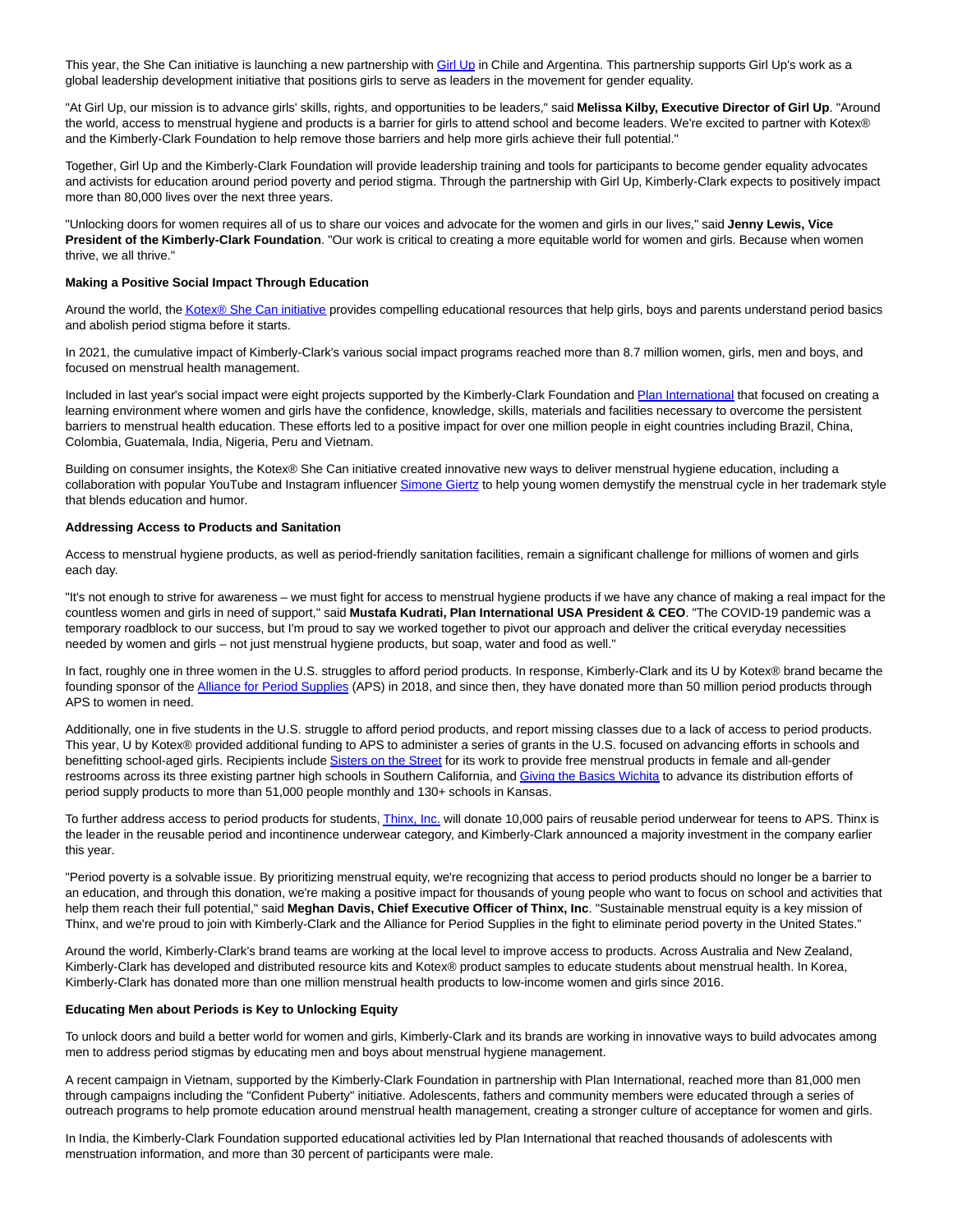"It is not just the job of women to educate on the importance of menstrual hygiene and health, nor should women and girls be the only focus of educational efforts," added **Pelaez**. "Men and boys need equal education to ensure we're creating a world in which people who menstruate aren't stigmatized or treated any differently. Menstruation is a component of everyday life and should not have to be hidden away."

A unique partnership in Korea led the Kotex® brand to collaboration with the Korea Consumer Agency and the Korean Health Teachers Association on consumer education to move beyond teenage girls to educate their male peers and parents. This collaboration includes in-school programs as well as gift packages and educational materials to celebrate a girl's first period.

#### **Normalizing Periods by 2030**

In commemoration of Menstrual Hygiene Day, Kimberly-Clark is partnering with WASH United and encouraging employees, partners, consumers and customers to show support by wearing the annual Menstrual Hygiene Da[y Menstruation Bracelet t](https://c212.net/c/link/?t=0&l=en&o=3547441-1&h=3240657320&u=https%3A%2F%2Fmenstrualhygieneday.org%2Fmenstruationbracelet%2F&a=Menstruation+Bracelet)hat's available via digital and social assets or printable paper versions.

The bracelet is made of 28 elements, with five of them red, representing the menstrual cycle.

"By wearing the Menstruation Bracelet or posting the digital and social assets, everyone can show that periods are nothing to hide and help push back taboos and stigma, one bracelet at a time," said **Thorsten Kiefer, Co-Founder and CEO of WASH United**. "It's time to normalize menstruation and by doing so help millions of women and girls to reach their full potential. Menstrual Hygiene Day and Kotex® are committed to ending period stigma. Are you with us?"

#### **About Kimberly-Clark**

Kimberly-Clark (NYSE: KMB) and its trusted brands are an indispensable part of life for people in more than 175 countries. Fueled by ingenuity, creativity, and an understanding of people's most essential needs, we create products that help individuals experience more of what's important to them. Our portfolio of brands, including Huggies, Kleenex, Scott, Kotex, Cottonelle, Poise, Depend, Andrex, Pull-Ups, GoodNites, Intimus, Neve, Plenitud, Sweety, Softex, Viva and WypAll, hold the No. 1 or No. 2 share position in 80 countries. We use sustainable practices that support a healthy planet, build stronger communities, and ensure our business thrives for decades to come. To keep up with the latest news and to learn more about the company's 150-year history of innovation, visi[t kimberly-clark.com.](http://kimberly-clark.com/)

#### **About WASH United**

A unique crossbreed between an advocacy NGO and a creative agency, WASH United works to build a world in which all people benefit from safe drinking water, sanitation and hygiene (WASH), including menstrual hygiene. Our focus is on innovative solutions for advocacy and education. WASH United is behind Menstrual Hygiene Day, the global campaign to end period stigma.

#### **About Plan International USA**

Powered by supporters, Plan International USA partners with adolescent girls, young women and children around the world to overcome oppression and gender inequality, providing the support and resources that are unique to their needs and the needs of their communities, ensuring they achieve their full potential with dignity, opportunity and safety. Founded in 1937, Plan is an independent development and humanitarian organization that is active in 78 countries. For more information, and to learn about our commitment to safeguarding, please visi[t www.PlanUSA.org.](https://c212.net/c/link/?t=0&l=en&o=3547441-1&h=1580093362&u=http%3A%2F%2Fwww.planusa.org%2F&a=www.PlanUSA.org)

#### **About Girl Up**

Girl Up is a movement to advance girls' skills, rights, and opportunities to be leaders. Founded by the United Nations Foundation in 2010, Girl Up's leadership development programs have impacted 125,000 girls through 5,600 Clubs in 130 countries and all 50 U.S. states, inspiring a generation of girls to be a force for gender equality and social change.

#### [KMB-B]